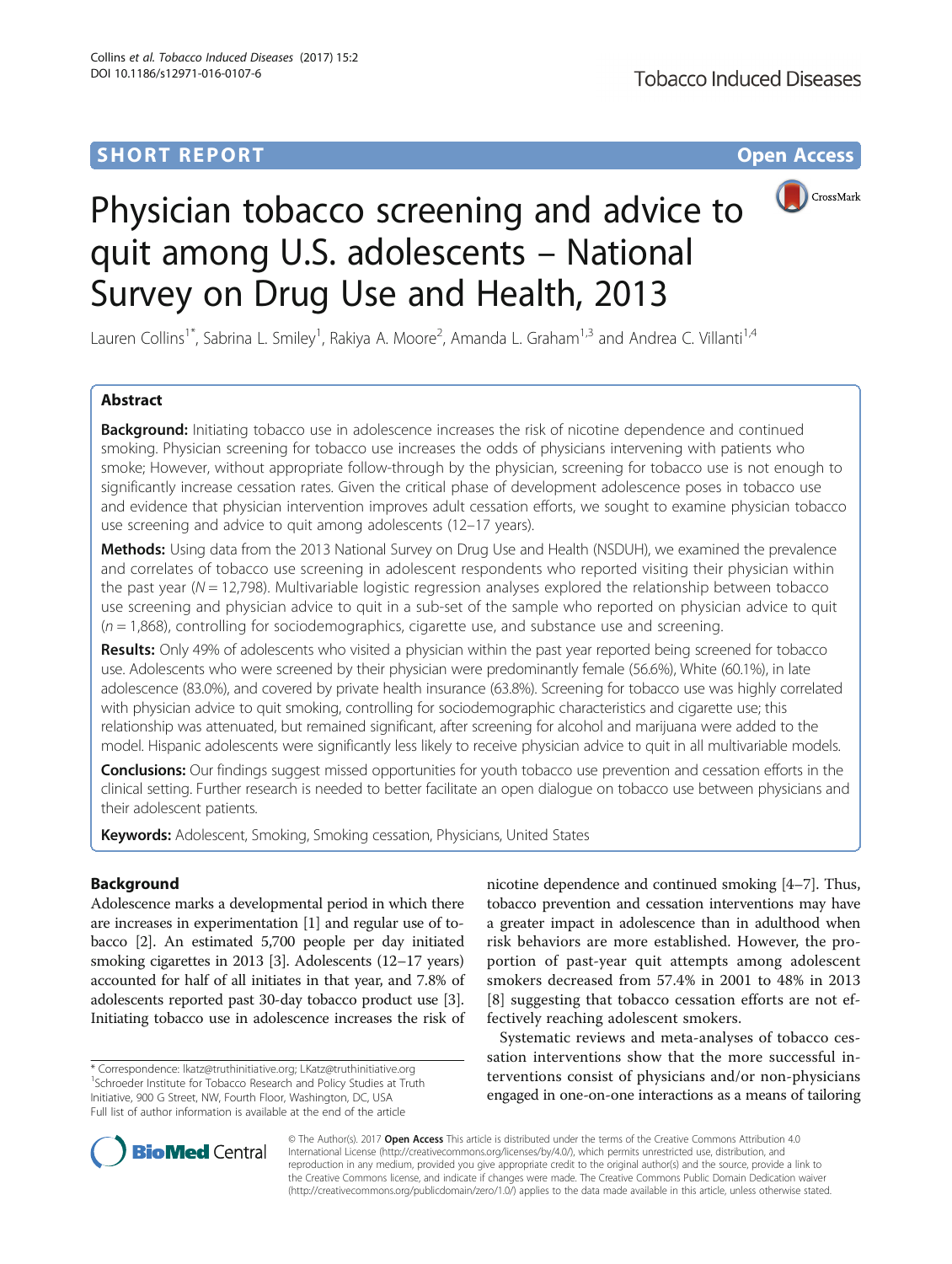efforts to the specific cessation needs of the smoker [[9](#page-5-0)–[11](#page-5-0)]. This individualized approach starts with identifying an individual's smoking status. Screening patients for tobacco use allows physicians to identify the appropriate intervention - promoting quitting among current smokers, preventing relapse in former smokers, or encouraging never smokers to continue abstinence [\[12\]](#page-5-0).

Physician screening for tobacco use increases the odds three-fold of physicians intervening with patients who smoke; However, without appropriate follow through by the physician, screening for tobacco use is not enough to significantly increase cessation rates [[12\]](#page-5-0). The 2008 update to the U.S. Public Health Service Clinical Practice Guideline for Treating Tobacco Use and Dependence found it essential that physicians identify the tobacco use status of patients and intervene with all tobacco users identified [\[12\]](#page-5-0). Even brief physician advice lasting less than 3 min has resulted in a significant increase in quit rates among adult smokers compared to those who received no advice [\[12](#page-5-0), [13](#page-5-0)].

Despite evidence supporting physician-based tobacco prevention and cessation interventions in adolescents, data from the 2011 National Youth Tobacco Survey shows only 20.8% of middle and high school students who visited a physician in the past 12 months were both screened for tobacco use and advised to quit [[14](#page-5-0)]. Evidence suggests the rates of physician screening and advice to quit may differ among particular racial and ethnic groups. Data from the Memphis Health Project, a longitudinal study of smoking in adolescents in the mid-South, found that in a primarily African American sample of 11<sup>th</sup> graders (82.9%), 28.9% of adolescents sampled were both screened for tobacco use and advised to quit by a physician [[15\]](#page-5-0).

To our knowledge, there is no recent data available on physician screening for tobacco use and advice to quit in a nationally representative sample of adolescents. Given the critical phase of development adolescence poses in tobacco use, and evidence that face-to-face interventions can improve smoking outcomes, this study used data from a recent national survey to examine physician tobacco use screening and advice to quit among adolescents who reported visiting a physician in the past 12 months.

## Methods

## Subjects and data collection

The National Survey on Drug Use and Health (NSDUH) is the primary source for population estimates of substance use and health-related behaviors among the U.S. general population. A detailed description of the survey methodology is reported elsewhere [[3](#page-5-0)]. Briefly, the NSDUH uses a state-based design with an independent, multistage area probability sample within each state and the District of Columbia to produce a nationally representative sample of 67,838 individuals aged 12 years or older. Data from the 2013 NSDUH were used to examine the prevalence and correlates of tobacco use screening in adolescent respondents (ages 12–17) who reported visiting their physician in the past year  $(N = 13,034)$ . For the purpose of these analyses, only those who responded to questions about physician screening were included, reducing the sample to 12,798. A sub-set of this sample who responded to questions about both physician screening and advice to quit were used to examine the relationship between physician tobacco use screening and physician provided advice to quit ( $n = 1,868$ ).

## Measures

#### Sociodemographic characteristics

Participants reported sex, age, race/ethnicity, and current school enrollment. Age was dichotomized as 12–13 years and 14–17 years to examine differences between early and late adolescence. Research has shown that an individual's income and health insurance coverage impact access to care and the quality of care received [[16](#page-5-0), [17](#page-5-0)]. To examine how these factors may affect physician screening and advice to quit, participants' parents served as proxies to collect information related to income (total family income, receipt of public assistance, receipt of food stamps) and health insurance.

### Tobacco and substance use

Participants were classified in three mutually-exclusive groups: never cigarette users, ever cigarette users (but not in the past 30 days), or past 30-day cigarette users. Never cigarette users were defined as those who did not report having ever smoked part or all of a cigarette. Ever cigarette users were defined as those who reported having ever smoked part or all of a cigarette, but not in the past 30-days. Past 30-day cigarette use was defined as having smoked part or all of a cigarette on at least one day in the past 30 days. Additional substance use included past 30-day alcohol and marijuana use, which were defined as having any alcohol or marijuana on at least one day in the past 30 days, respectively.

#### Physician screening

Participants were asked one question in regards to physician screening for tobacco use: "During the past 12 months, did any doctor or other health care professional ask, either in person or on a form, if you use tobacco?" Participants who refused to respond or responded "don't know" were excluded from analysis ( $n = 236$ ). As it is recommended that physicians screen for all substance use and publicly available screening tools address multiple substances in the same screener [\[18\]](#page-5-0), screening for alcohol and drug use were also examined. Participants were asked the same question as it relates to alcohol use and drug use.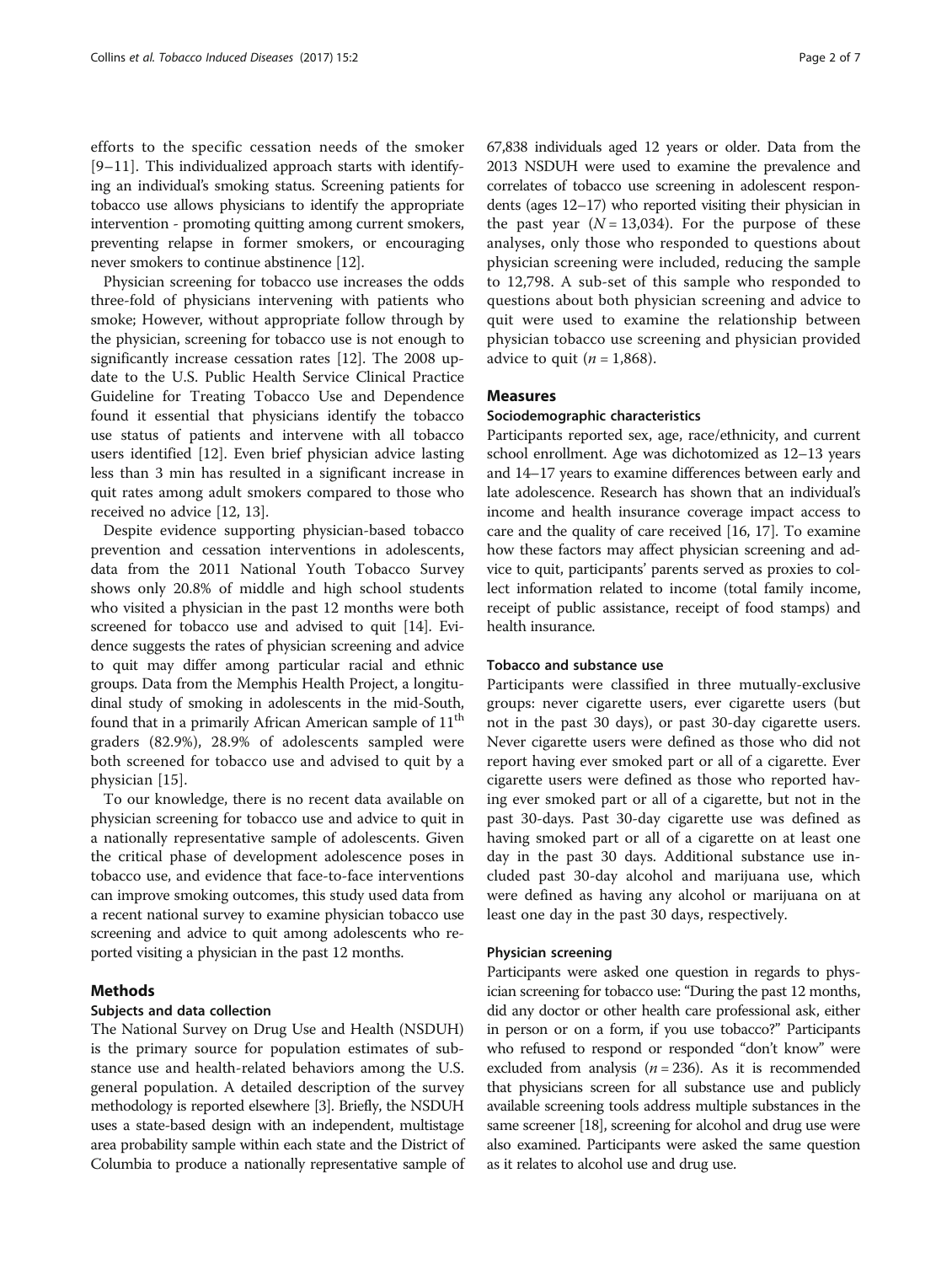#### Physician advice to quit

The main outcome considered was whether or not adolescents received advice to quit from their physician. Advice to quit was assessed with the following question: "During the past 12 months, did any doctor or other health care professional advise you to quit smoking cigarettes or quit using any other tobacco products?".

#### Data analysis

All analyses were performed using Stata SE13.1 (Stata-Corp, 2013) and post-stratification weights were used to offset any non-response or non-coverage bias and produce nationally representative estimates. Missing data were handled with listwise deletion per Stata's survey procedures. Bivariate analyses examined the prevalence of physician screening for tobacco use by sociodemographic characteristics, cigarette use, alcohol use, marijuana use, and screening for alcohol and marijuana use. Four nested multivariable logistic regression analyses explored the relationship between tobacco use screening and physician advice to quit, controlling for sociodemographic characteristics in Model A, followed by the addition of cigarette use in Model B, alcohol use and screening in Model C, and marijuana use and screening in Model D.

## Results

### Sample characteristics

Among the adolescents who completed the survey  $(N =$ 12,798), 51.7% were female (Table [1](#page-3-0)). More than two-thirds (71.7%) of the participants were between the ages of 14 and 17 years old. More than half of adolescents in the sample were non-Hispanic White (55.5%), 21.9% were Hispanic, 13.8% were non-Hispanic Black, and 5.1% were non-Hispanic Asian. Approximately 37% of participants had a total family income of \$75,000 or more and more than half of adolescents (59.6%) had private medical insurance.

Overall, the majority of adolescents reported never using cigarettes (84.2%). Approximately 10% of adolescents had ever used a cigarette, with 5.6% reporting past 30-day cigarette use. Past 30-day alcohol use (11.5%) was more common than past 30-day marijuana use (6.9%) among this sample of adolescents.

#### Physician screening for tobacco use

Fewer than half of adolescents who visited a physician in the past 12 months were screened for tobacco use (49.4%; Table [1](#page-3-0)). Adolescents who were screened for tobacco use by their physician were more likely to be female (56.6%), non-Hispanic White (60.1%), in late adolescence (83.0%), and covered by private health insurance (63.8%; all  $p$  values < .001). Adolescents who were screened for tobacco use were also more likely to be screened for alcohol use and drug use (82.6 and 68.3%, respectively;  $p$  values < .001).

#### Physician advice to quit

Among the adolescents who reported on physician advice to quit ( $n = 1,868$ ), the majority were past 30-day (43.2%; Table [2\)](#page-3-0) and ever smokers (38.5%), followed by never (18.3%) users. Regardless of cigarette use status, the majority of adolescents were neither screened for nor advised to quit tobacco. More than one-third of ever users (37.7%) and past 30-day users (36.5%) were screened for tobacco use, but did not receive any advice to quit. Fewer than one-third of past 30-day users were screened for tobacco use and received advice to quit from their physician (26.3%).

In multivariable models, having been screened for tobacco use was correlated with a more than 12-fold higher odds of physician advice to quit, controlling for sociodemographics (Model A: OR = 12.60, 95% CI 7.98, 19.88 Table [3\)](#page-4-0) and sociodemographics and cigarette use (Model B: OR = 12.73, 95% CI 8.15, 19.89). In the latter model, Hispanic ethnicity was correlated with significantly lower odds of physician advice to quit smoking (OR = .48, 95% CI .30, .76). Being male (OR = 1.50, 95% CI 1.07, 2.12) and past 30-day cigarette use (OR = 2.95, 95% CI 1.73, 5.03) was correlated with a significantly greater odds of physician advice to quit smoking in this sample.

The relationship between physician tobacco screening and advice to quit was attenuated, but remained strong and significant when alcohol use and screening were added in Model C (OR = 7.12, 95% CI 3.98, 12.74) and marijuana use and drug screening were added in Model D (OR = 6.01, 95% CI 3.35, 10.79). In the final model adjusting for physician screening for tobacco, alcohol, and drug use, physician screening for tobacco use was the strongest correlate of receiving physician advice to quit smoking (OR 6.01; CI 3.35–10.79). In all four models, Hispanic adolescents were significantly less likely to receive advice to quit from their physician compared to non-Hispanic White adolescents.

## **Discussion**

Although 74% of adolescents sampled in the NSDUH reported visiting a physician in the past year, only 49% were screened for tobacco use by their physician, resulting in an estimated 36% of adolescents being screened for tobacco use at the population level. Only 14.2% of ever and 26.3% of past 30-day cigarette users were screened for and received advice to quit tobacco from their physician. Physician screening for tobacco use was highly correlated with physician advice to quit smoking, after controlling for sociodemographic characteristics, cigarette use, and screening for alcohol use.

The screening and advising rates reported by adolescents in this national study are well below published clinician reports. In a national survey of US primary care physicians, Tong et al. found tobacco screening and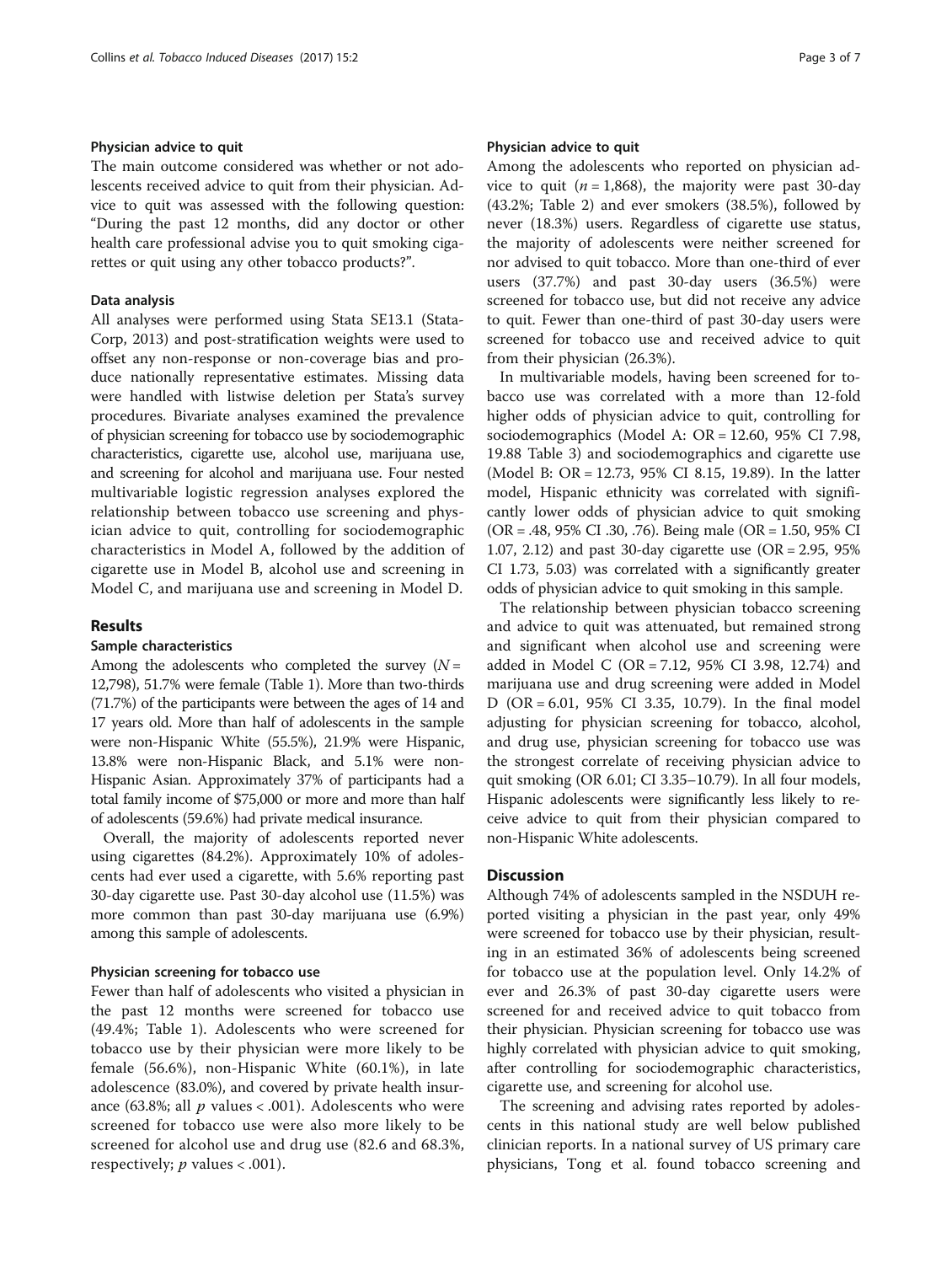|                                   | Overall      | Physician Screened for Tobacco Use |                   |                |  |  |
|-----------------------------------|--------------|------------------------------------|-------------------|----------------|--|--|
|                                   |              | Yes                                | No                | $\overline{P}$ |  |  |
|                                   |              | $n = 6324(49.4%)$                  | $n = 6474(50.6%)$ |                |  |  |
| Sex, n (%)                        |              |                                    |                   | < 0.001        |  |  |
| Male                              | 6252 (48.3)  | 2810 (43.4)                        | 3442 (52.7)       |                |  |  |
| Female                            | 6546 (51.7)  | 3514 (56.6)                        | 3032 (47.2)       |                |  |  |
| Age, n (%)                        |              |                                    |                   | < 0.001        |  |  |
| $12 - 13$ yo                      | 3641 (28.3)  | 1100 (17.1)                        | 2541 (38.8)       |                |  |  |
| 14-17 yo                          | 9157 (71.7)  | 5224 (83.0)                        | 3933 (61.2)       |                |  |  |
| Race/Ethnicity, n (%)             |              |                                    |                   | < 0.001        |  |  |
| Non-Hispanic White                | 7255 (55.5)  | 3872 (60.1)                        | 3383 (51.3)       |                |  |  |
| Non-Hispanic Black                | 1780 (13.8)  | 788 (12.1)                         | 992 (15.3)        |                |  |  |
| Hispanic                          | 2449 (21.9)  | 1089 (20.5)                        | 1360 (23.1)       |                |  |  |
| Non-Hispanic Asian                | 476 (5.1)    | 191 (3.8)                          | 285 (6.3)         |                |  |  |
| Non-Hispanic Other                | 838 (3.8)    | 384 (3.5)                          | 454 (4.1)         |                |  |  |
| Enrolled in School, n (%)         | 12683 (99.4) | 6262 (99.3)                        | 6421 (99.4)       | ns             |  |  |
| Total Family Income, n (%)        |              |                                    |                   | < .001         |  |  |
| Less than \$20,000                | 2292 (17.5)  | 1035 (16.2)                        | 1257 (18.7)       |                |  |  |
| \$20,000-\$49,999                 | 3751 (28.6)  | 1791 (27.1)                        | 1960 (30.0)       |                |  |  |
| \$50,000-\$74,999                 | 2236 (16.5)  | 1089 (16.4)                        | 1147 (16.6)       |                |  |  |
| \$75,000 or more                  | 4519 (37.3)  | 2409 (40.3)                        | 2110 (34.6)       |                |  |  |
| Receives Public Assistance, n (%) | 536 (4.0)    | 237(3.7)                           | 299 (4.4)         | < .001         |  |  |
| Receives Food Stamps, n (%)       | 3003 (22.3)  | 1,362 (20.4)                       | 1641 (24.0)       | .002           |  |  |
| Private Health Coverage, n (%)    | 7620 (59.6)  | 3973 (63.8)                        | 3647 (55.7)       | < .001         |  |  |
| Cigarette Use                     |              |                                    |                   | < .001         |  |  |
| Never Use                         | 10565 (84.2) | 5063 (81.7)                        | 5502 (86.4)       |                |  |  |
| Ever Use, No Current Use          | 1405 (10.3)  | 719 (11.1)                         | 686 (9.5)         |                |  |  |
| Current Use (Past 30-Day)         | 828 (5.6)    | 542 (7.1)                          | 286 (4.2)         |                |  |  |
| Alcohol, n (%)                    |              |                                    |                   |                |  |  |
| Past 30-Day Use                   | 1576 (11.5)  | 923 (13.5)                         | 653 (9.7)         | < .001         |  |  |
| Screened for Use                  | 5,592 (42.4) | 5,187 (82.6)                       | 405(5.3)          | < .001         |  |  |
| Marijuana, n (%)                  |              |                                    |                   |                |  |  |
| Past 30-Day Use                   | 1013 (6.9)   | 622 (8.8)                          | 391 (5.2)         | < .001         |  |  |
| Screened for Use                  | 4,702 (35.4) | 4,339 (68.3)                       | 363 (5.0)         | < .001         |  |  |

<span id="page-3-0"></span>**Table 1** Descriptive statistics of adolescents by physician tobacco use screening; NSDUH 2013 ( $n = 12,798$ )

Cell counts reported are unweighted, but the percentages represent the weighted sample. All percentages reported are column percents

## **Table 2** Physician interaction by adolescent's smoking status; NSDUH 2013 ( $n = 1,868$ )

|                              | Cigarette Use, n (%)    |                                          |                               |  |  |  |  |
|------------------------------|-------------------------|------------------------------------------|-------------------------------|--|--|--|--|
|                              | Never Use<br>342 (18.3) | Ever Use, Not Past 30 -Day<br>720 (38.5) | Past 30-Day Use<br>806 (43.2) |  |  |  |  |
| Neither Screened nor Advised | 148 (46.4)              | 351 (48.2)                               | 266 (37.3)                    |  |  |  |  |
| Only Screened                | 152 (42.4)              | 261(37.7)                                | 302 (36.5)                    |  |  |  |  |
| Screened and Advised         | 42(11.1)                | 108(14.2)                                | 238 (26.3)                    |  |  |  |  |

Cell counts reported are unweighted, but the percentages represent the weighted sample. All percentages reported are row percents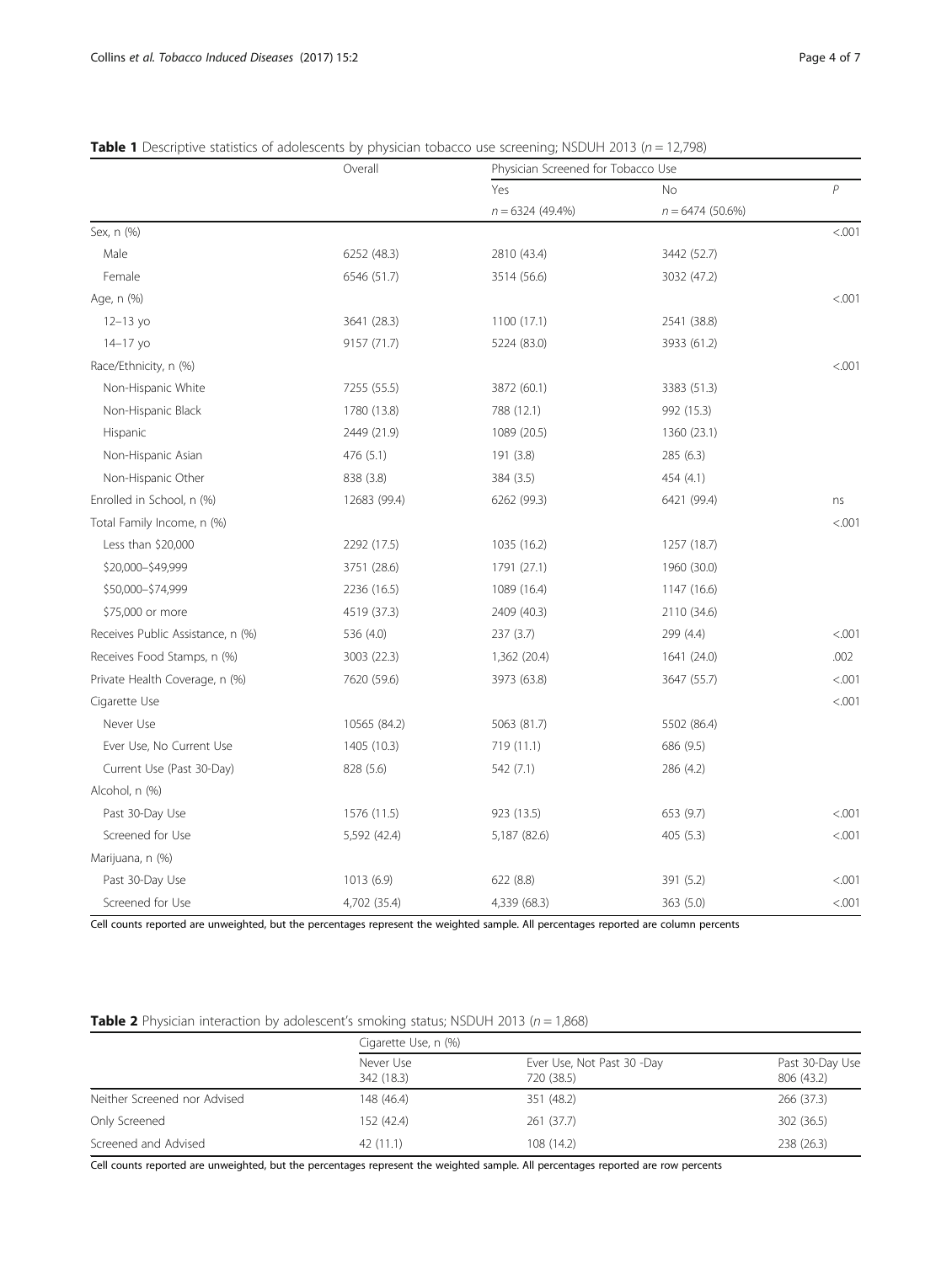|                            | Model A               |        | Model B               |               | Model C               |                | Model D               |                |
|----------------------------|-----------------------|--------|-----------------------|---------------|-----------------------|----------------|-----------------------|----------------|
| Variable                   | <b>OR</b><br>(95% CI) | р      | <b>OR</b><br>(95% CI) | $\mathcal{D}$ | <b>OR</b><br>(95% CI) | $\overline{p}$ | <b>OR</b><br>(95% CI) | $\overline{p}$ |
| Screened for Tobacco       | 12.60 (7.98, 19.88)   | < .001 | 12.73 (8.15, 19.89)   | < .001        | 7.12 (3.98, 12.74)    | < .001         | 6.01 (3.35, 10.79)    | < .001         |
| Sex                        |                       |        |                       |               |                       |                |                       |                |
| Female (ref)               |                       |        |                       |               |                       |                |                       |                |
| Male                       | 1.32 (.94, 1.86)      | ns     | 1.50 (1.07, 2.12)     | .021          | 1.67 (1.19, 2.36)     | .004           | 1.60 (1.13, 2.26)     | .009           |
| Age                        |                       |        |                       |               |                       |                |                       |                |
| $12 - 13$ (ref)            |                       |        |                       |               |                       |                |                       |                |
| $14 - 17$                  | .97 (.41, 2.32)       | ns     | .90 (.38, 2.15)       | ns            | .79 (.34, 1.84)       | ns             | .78 (.35, 1.70)       | ns             |
| Race                       |                       |        |                       |               |                       |                |                       |                |
| Non-Hispanic White (ref)   |                       |        |                       |               |                       |                |                       |                |
| Non-Hispanic Black         | .74 (.39, 1.38)       | ns     | .81 (.43, 1.53)       | ns            | 1.00 (.53, 1.90)      | ns             | .95 (.50, 1.79)       | ns             |
| Hispanic                   | .49 (.31, .76)        | .002   | .48 (.30, .76)        | .002          | $.51$ $(.31, .82)$    | .006           | .47 (.28, .78)        | .004           |
| Non-Hispanic Asian         | .28 (.03, 2.27)       | ns     | .24 (.03, 1.98)       | ns            | .28 (.03, 2.37)       | ns             | .31 (.04, 2.35)       | ns             |
| Non-Hispanic Other         | .84 (.50, 1.41)       | ns     | .88 (.52, 1.50)       | ns            | .79 (.44, 1.41)       | ns             | $.75$ (.40, 1.41)     | ns             |
| Family Income              |                       |        |                       |               |                       |                |                       |                |
| \$20,001-\$49,999 (ref)    |                       |        |                       |               |                       |                |                       |                |
| Less than \$20,000         | .97 (.67, 1.40)       | ns     | .98 (.67, 1.42)       | ns            | .99 (.67, 1.47)       | ns             | $1.05$ (.69, 1.57)    | ns             |
| \$50,000-\$74,999          | .93 (.55, 1.55)       | ns     | .91 (.53, 1.56)       | ns            | 1.00 (.58, 1.72)      | ns             | $1.03$ (.60, 1.77)    | ns             |
| \$75,000 or More           | $1.01$ (.63, 1.59)    | ns     | 1.06 (.65, 1.70)      | ns            | 1.17 (.70, 1.96)      | ns             | $1.21$ (.73, 2.02)    | ns             |
| Receive Public Assistance  | 1.25 (.48, 3.31)      | ns     | 1.26 (.48, 3.31)      | ns            | 1.41 (.56, 3.51)      | ns             | 1.43 (.59, 3.46)      | ns             |
| Receive Food Stamps        | 1.31 (.83, 2.07)      | ns     | 1.30 (.82, 2.05)      | ns            | 1.34 (.84, 2.13)      | ns             | 1.28 (.81, 2.04)      | ns             |
| Private Insurance Coverage | $.65$ $(.41, 1.02)$   | ns     | $.68$ $(.41, 1.12)$   | ns            | $.69$ $(.42, 1.14)$   | ns             | $.67$ $(.41, 1.82)$   | ns             |
| Cigarette Use              |                       |        |                       |               |                       |                |                       |                |
| Never Use (ref)            |                       |        |                       |               |                       |                |                       |                |
| Ever Use, Not Past 30-Day  |                       |        | 1.57 (.89, 2.77)      | ns            | 1.71 (.97, 3.01)      | ns             | 1.82 (1.02, 3.23)     | .042           |
| Past 30-Day Use            |                       |        | 2.95 (1.73, 5.03)     | < .001        | 3.43 (2.01, 5.85)     | < .001         | 3.65 (2.11, 6.30)     | < .001         |
| Past 30-Day Alcohol Use    |                       |        |                       |               | .98 (.66, 1.45)       | ns             | .89 (.60, 1.31)       | ns             |
| Screened for Alcohol       |                       |        |                       |               | 2.44 (1.51, 3.97)     | < .001         | 1.48 (.82, 2.67)      | ns             |
| Past 30-Day Marijuana Use  |                       |        |                       |               |                       |                | 1.18 (.85, 1.63)      | ns             |
| Screened for Drugs         |                       |        |                       |               |                       |                | 2.40 (1.41, 4.08)     | .002           |

<span id="page-4-0"></span>**Table 3** Multivariable logistic regression models of physician advice to quit smoking among adolescents; NSDUH 2013 ( $n = 1,886$ )

advising rates of 97.7% and 94.9%, respectively [\[19](#page-6-0)]. Some may argue that this discrepancy is due in part to adolescent recall, but evidence indicates that adolescent recall is more reliable than clinician reports [[20](#page-6-0), [21](#page-6-0)]. Another potential contributor to the lower rates is the large non-White population (44.6%) in the study sample. Similar to the disparities documented in adult populations [[15,](#page-5-0) [22](#page-6-0)–[24\]](#page-6-0), we observed lower rates of screening and counseling among non-White adolescents, particularly Hispanic adolescents.

Lower screening rates have been attributed to both individual and institutional factors. Physicians report that brief face-to-face screening and counseling is ineffective, unpleasant, and that they are ill-prepared for such discussions [\[19, 25](#page-6-0), [26\]](#page-6-0). Additional barriers have been noted when working with smokers in underserved communities including: lack of time, patient unreadiness to change, and inadequate resources for themselves and their patients [[27](#page-6-0)]. Rather than physician-focused strategies to overcome these barriers, arguments have been made for system-level change as a means of fully integrating tobacco prevention and cessation in healthcare delivery [\[12\]](#page-5-0). Under systemlevel recommendations, health care systems would provide physicians with regular trainings, ensure national and local resources are made available to physicians and their patients, and provide feedback to physicians about their tobacco dependence treatment practices [\[12\]](#page-5-0).

Certain limitations should be considered when interpreting study results. We were unable to make any causal determinations due to the cross-sectional design of the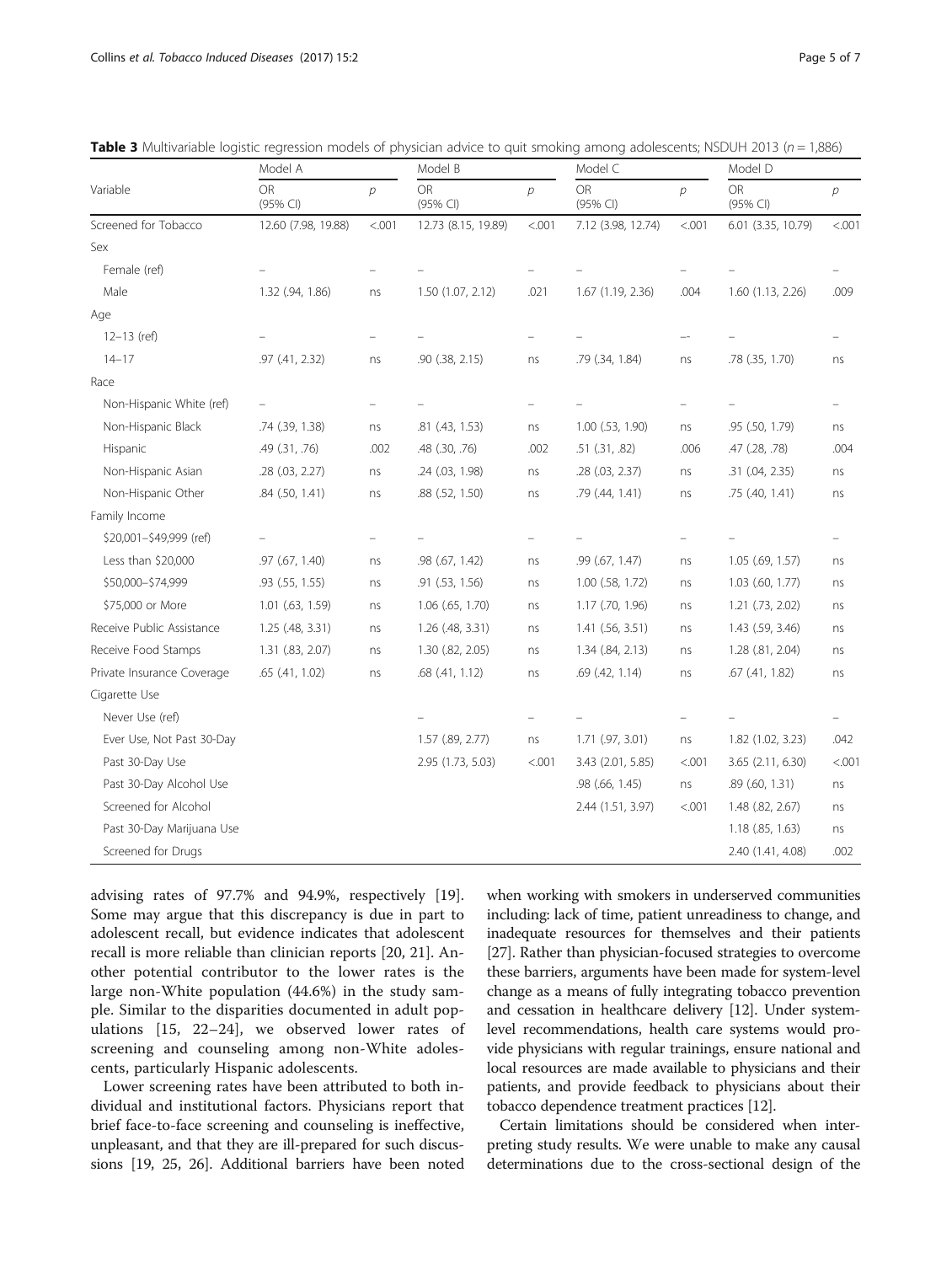<span id="page-5-0"></span>NSDUH, particularly as it pertains to the diminished screening rates. Cigarette use was based on the respondent's status at the time of the survey and may not accurately reflect their cigarette use status at their last physician visit. Additionally, the self-reported nature of NSDUH may have resulted in over and under-reporting of behaviors.

## Conclusion

Our findings demonstrate low rates of physician tobacco screening among adolescents and an inadequate provision of advice to quit to adolescent smokers, despite a strong relationship between screening and advice to quit. The discrepancy between screening and advising rates reported by adolescents in this national study and in published clinician reports underlines the need for more systematic monitoring and assessment of physician screening and counseling. Regression analyses revealed that use of and screening for other substances attenuated the relationship between screening for tobacco use and advice to quit. Additional research is needed to identify the best practice for screening for multiple substances. Our findings also highlight racial/ethnic disparities in physician screening and advice to quit, particularly among Hispanic adolescents, not previously reported in the adolescent literature. This underscores the need for additional resources specific to these racial/ethnic groups to help facilitate the discussion on tobacco use. Given the critical phase of development adolescence poses in tobacco use and the potential benefit of physician screening and advice to quit during adolescence, further research is needed to enable physicians to have an open dialogue on tobacco use with their adolescent patients.

#### Acknowledgements

At the time of the study, Sabrina L. Smiley was a Scholar with the HIV/AIDS, Substance Abuse, and Trauma Training Program (HA-STTP), at the University of California, Los Angeles; supported through an award from the National Institute on Drug Abuse (R25 DA035692).

#### Funding

This study was funded by Truth Initiative. The study sponsor did not have any role in the study design; collection, analysis, and interpretation of data; writing the report; and the decision to submit the report for publication.

#### Availability of data and materials

The dataset supporting the conclusions of this article is available through the National Addiction & HIV Data Archive Program, [http://www.icpsr.umich.edu/](http://www.icpsr.umich.edu/icpsrweb/NAHDAP/studies/35509) [icpsrweb/NAHDAP/studies/35509.](http://www.icpsr.umich.edu/icpsrweb/NAHDAP/studies/35509)

#### Authors' contributions

LC developed the study, conducted the data analyses, and drafted the manuscript. SS, RAM, ALG, ACV provided guidance throughout the process and critical revisions on the manuscript drafts. All authors read and approved the final manuscript.

#### Competing interests

The authors declare that they have no competing interests.

#### Consent for publication

Not applicable.

#### Ethics approval and consent to participate

This study was not considered human subjects research under the federal Common Rule, 45 CFR Part 46 since the dataset was published and publicly available.

#### Author details

<sup>1</sup>Schroeder Institute for Tobacco Research and Policy Studies at Truth Initiative, 900 G Street, NW, Fourth Floor, Washington, DC, USA. <sup>2</sup>Evaluation Science and Research at Truth Initiative, Washington, DC, USA. <sup>3</sup>Department of Oncology, Georgetown University Medical Center/Cancer Prevention and Control Program, Lombardi Comprehensive Cancer Center, Washington, DC, USA. <sup>4</sup> Department of Health, Behavior and Society, Johns Hopkins Bloomberg School of Public Health, Baltimore, MD, USA.

#### Received: 4 June 2016 Accepted: 22 December 2016 Published online: 10 January 2017

#### References

- 1. Sussman S. A lifespan developmental-stage approach to tobacco and other drug abuse prevention. ISRN Addict. 2013;2013:745783. doi[:10.1155/2013/745783.](http://dx.doi.org/10.1155/2013/745783)
- 2. Graber JA, Brooks-Gunn J. Developmental transitions: linking human development with tobacco prevention research. Nicotine Tob Res. 1999;1 Suppl 1:S73–7.
- 3. Abuse S, Administration MHS. Results from the 2013 national survey on drug use and health: summary of national findings. Rockville: Substance Abuse and Mental Health Services Administration; 2014.
- 4. Dierker L, Hedeker D, Rose J, et al. Early emerging nicotine dependence symptoms in adolescence predict daily smoking in young adulthood. Drug Alcohol Depend. 2015;151:267–71. doi[:10.1016/j.drugalcdep.2015.03.009.](http://dx.doi.org/10.1016/j.drugalcdep.2015.03.009)
- 5. Dierker L, Mermelstein R. Early emerging nicotine-dependence symptoms: a signal of propensity for chronic smoking behavior in adolescents. J Pediatr. 2010;156:818–22. doi[:10.1016/j.jpeds.2009.11.044](http://dx.doi.org/10.1016/j.jpeds.2009.11.044).
- 6. Dierker L, Swendsen J, Rose J, et al. Transitions to regular smoking and nicotine dependence in the Adolescent National Comorbidity Survey (NCS-A). Ann Behav Med. 2012;43:394–401. doi[:10.1007/s12160-011-9330-9](http://dx.doi.org/10.1007/s12160-011-9330-9).
- 7. Doubeni CA, Reed G, Difranza JR. Early course of nicotine dependence in adolescent smokers. Pediatrics. 2010;125:1127–33. doi:[10.1542/peds.2009-0238.](http://dx.doi.org/10.1542/peds.2009-0238)
- 8. Kann L, Kinchen S, Shanklin SL, et al. Youth risk behavior surveillance-United States, 2013. MMWR Suppl. 2014;63(4):1–168.
- 9. Simon P, Kong G, Cavallo DA, et al. Update of adolescent smoking cessation interventions: 2009–2014. Curr Addict Rep. 2015;2:15–23. doi:[10.1007/](http://dx.doi.org/10.1007/s40429-015-0040-4) [s40429-015-0040-4.](http://dx.doi.org/10.1007/s40429-015-0040-4)
- 10. Stanton A, Grimshaw G. Tobacco cessation interventions for young people. Cochrane Database Syst Rev. 2013;8:CD003289. doi[:10.1002/14651858.](http://dx.doi.org/10.1002/14651858.CD003289.pub5) [CD003289.pub5.](http://dx.doi.org/10.1002/14651858.CD003289.pub5)
- 11. Kottke TE, Battista RN, DeFriese GH, et al. Attributes of successful smoking cessation interventions in medical practice. A meta-analysis of 39 controlled trials. JAMA. 1988;259:2883–9.
- 12. Fiore M, Jaen C, Baker T, et al. Treating tobacco use and dependence: 2008 update. Rockville: U.S. Department of Health and Human Services. Public Health Service; 2008.
- 13. Stead LF, Bergson G, Lancaster T. Physician advice for smoking cessation. Cochrane Database Syst Rev 2008:CD000165. DOI: [10.1002/14651858.](http://dx.doi.org/10.1002/14651858.CD000165.pub3) [CD000165.pub3.](http://dx.doi.org/10.1002/14651858.CD000165.pub3)
- 14. Schauer GL, Agaku IT, King BA, et al. Health care provider advice for adolescent tobacco use: results from the 2011 National Youth Tobacco Survey. Pediatrics. 2014;134:446–55. doi:[10.1542/peds.2014-0458](http://dx.doi.org/10.1542/peds.2014-0458).
- 15. Hum AM, Robinson LA, Jackson AA, et al. Physician communication regarding smoking and adolescent tobacco use. Pediatrics. 2011;127:e1368–74. doi:[10.1542/peds.2010-1195.](http://dx.doi.org/10.1542/peds.2010-1195)
- 16. Devoe JE, Baez A, Angier H, et al. Insurance + access not equal to health care: typology of barriers to health care access for low-income families. Ann Fam Med. 2007;5:511–8. doi[:10.1370/afm.748.](http://dx.doi.org/10.1370/afm.748)
- 17. Newacheck PW, Hughes DC, Stoddard JJ. Children's access to primary care: differences by race, income, and insurance status. Pediatrics. 1996;97:26–32.
- 18. National Institute on Drug Abuse. Resource Guide: Screening for Drug Use in General Medical Settings. Available at: [https://www.drugabuse.gov/](https://www.drugabuse.gov/publications/resource-guide-screening-drug-use-in-general-medical-settings/nida-quick-screen) [publications/resource-guide-screening-drug-use-in-general-medical-settings/](https://www.drugabuse.gov/publications/resource-guide-screening-drug-use-in-general-medical-settings/nida-quick-screen) [nida-quick-screen](https://www.drugabuse.gov/publications/resource-guide-screening-drug-use-in-general-medical-settings/nida-quick-screen) Accessed 10 Nov 2016.